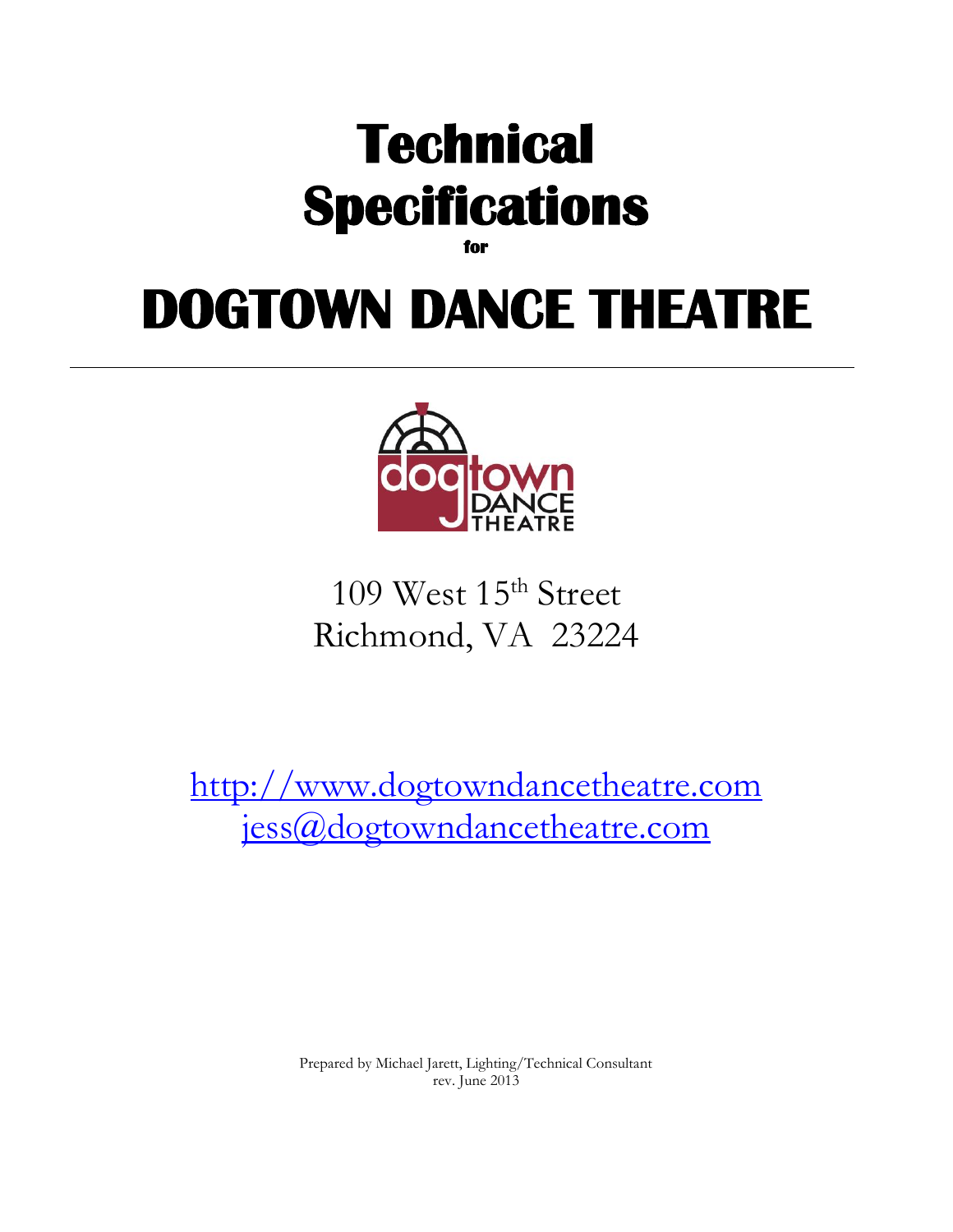## *CARPENTRY*

**Seating:** 100 Seats (16 wheel chair accessible) + Floor Seating Cushions available

#### **Stage Dimensions:**

*Stage width*: 33'-6" from leg to leg; 54'-0" from wall to wall *Stage depth*: 32'-0" from DS Marley edge to US wall; 58'-0" wall to wall *Grid height*: 20'-0" approx All points in Grid are fixed, no electrics or pipes fly. *Stage height*: 0'-0" at house floor *Wing space*: No wing space – all storage is backstage behind US Wall

#### **Stage Floor:**

Sprung wood floor with 2-sided marley floor (black and white) available to put down. Sets may not be constructed on the stage (NO drilling/screwing into the floor is allowed). Pointed, hard-edged or sharp instruments or similar props may not be used. Hard street shoes or high heels may not be used on stage. The stage is designed for bare feet and can accommodate clean tennis shoes with black bottoms or other soft-soled exercise shoes.

#### **Soft Goods:**

*House Curtain*: none *Legs*: 4 sets, black velour - pleated. 6'-3" x 19'-0" Positions of legs (DS to US): 2'-11", 9'-11", 16'11", 23'-11" *Borders*: 2'-0" x 45'-0" – 1 at DS Marley edge; 1 at US Wall *Full Stage Blackouts*: 1, located directly DS of US Wall – pulley is USL *Scrims*: 0 *Cyclorama*: 0 – White Back Wall located at US edge of performance space *Screen*: 0 – Can project on US Back White Wall

#### **Support Access:**

*Crossover*: US of Back Wall, direct access crossover from SL to SR *Access*: From front of house located both through center entrance doors. Elevator provides access directly into performance space. Dressing Rooms are located on the first floor (Theater is located on second floor). *Storage*: All storage is located in Crossover/Backstage space.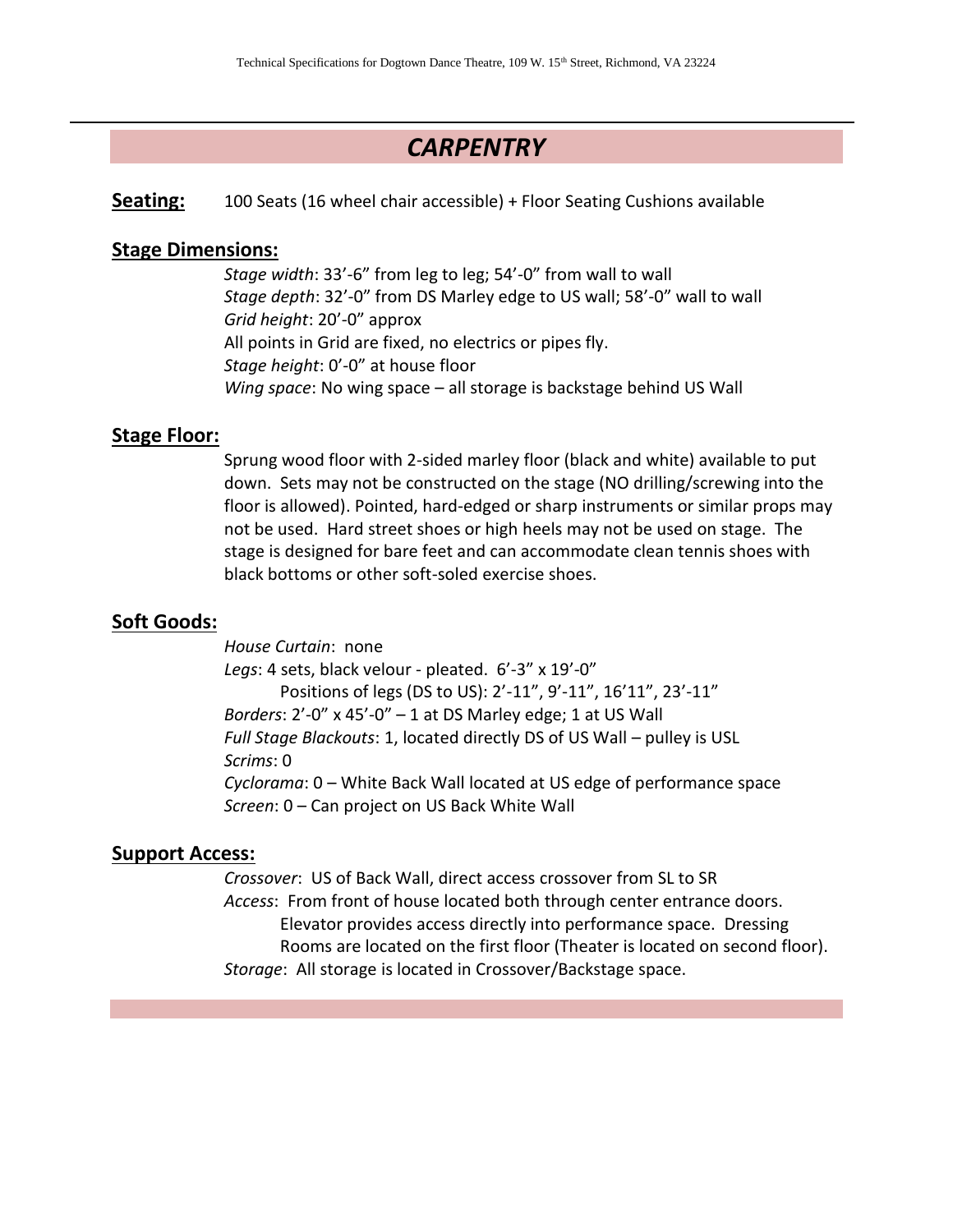## *LIGHTING*

#### **Power:**

120v; 4 available 200amp – 2 w/ Camlock Connectors

#### **Dimmers:**

1 @ ETC Sensor Rack – 24 @ 2.4kw dimmer 1 @ LD2400 Leprecon – 48 @ 2.4kw dimmer (45 currently working) NOTE: Leprecon Dimmer Rack does not hold full dimmer loads

#### **Control:**

Colortran Encore Lightboard ETC Element Lightboard Located in Booth Loft at rear of house

#### **Circuits:**

4 Multi Breakouts from Sensor Rack – Run to UC in grid 4 Breakout Boxes from Leprecon Rack 1 on SR catwalk, 1 on SL catwalk, 1 FOH, 1 UC

#### **Equipment Inventory:**

#### **Available Instruments:**

| 1  | @ | 6" Fresnel                                      |
|----|---|-------------------------------------------------|
| 4  | @ | PAR 56 (300w MFL) Edison plugs                  |
| 20 | @ | PAR 64 (500w WFL)                               |
| 24 | @ | Altman 360Q 6x9 (all in rep plot)               |
| 10 | @ | Altman 360Q 6x12                                |
| 21 | @ | Altman 3.5x6 (9) or 3.5x8 (12) (15 in rep plot) |
| 1  | @ | <b>ETC Source 4 Bodies</b>                      |
| 1  | @ | ETC Source 4 26deg Lens Barrel                  |
| 1  | @ | ETC Source 4 70deg Lens Barrel                  |
| 4  | @ | ETC Source 4 50deg Juniors                      |
| 4  | @ | 2-cell cyc units (in rep plot)                  |
| 4  | @ | R40 Strip Lights (in rep plot)                  |
| 1  | @ | <b>Moving Mirror</b>                            |
| 2  | @ | Follow Spots Lycian Model #1206                 |

All instruments have stage pin connectors except where noted Color Frames

Template Holders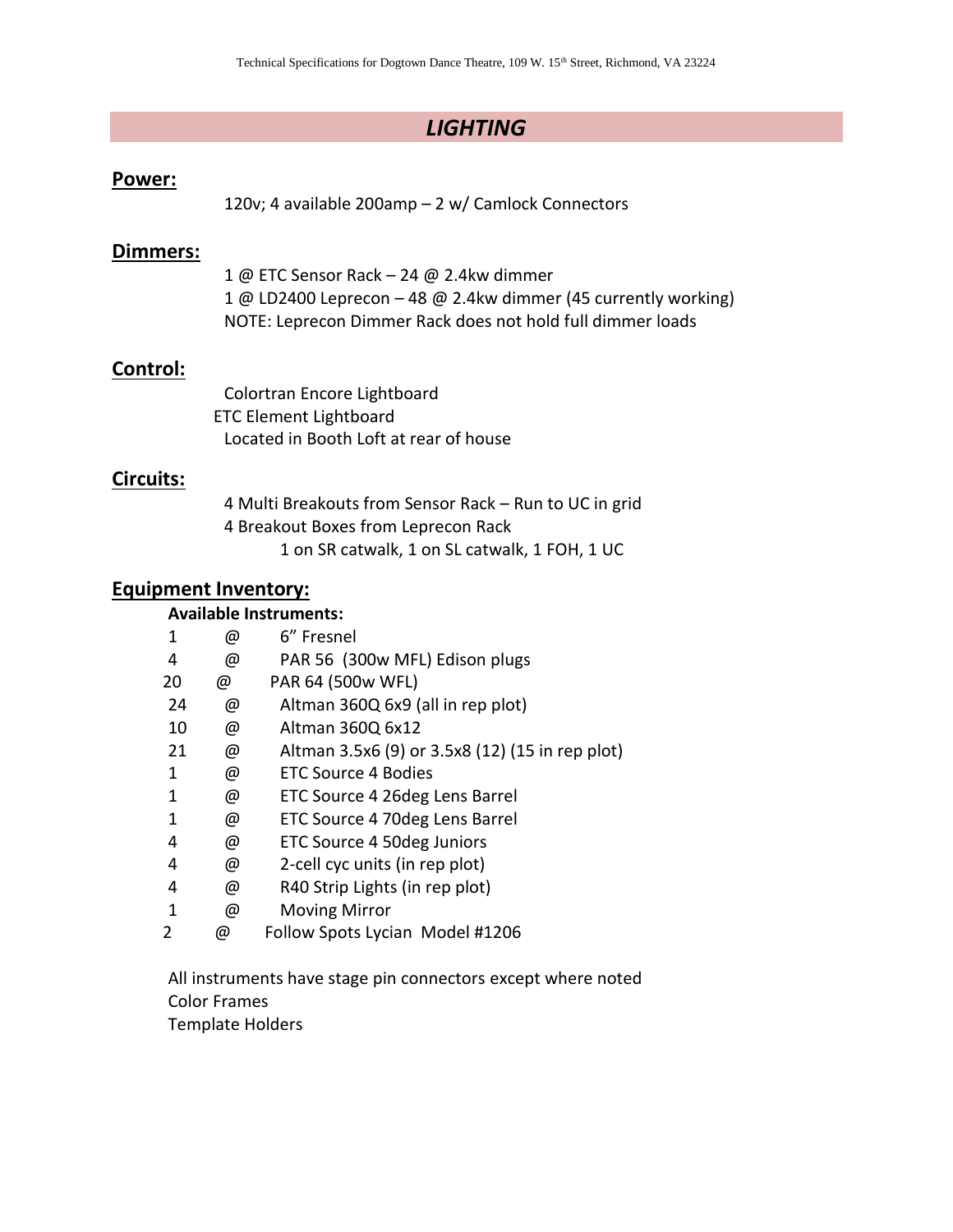#### **Cable:**

Various amounts in various lengths

#### *SOUND*

**Control Location:** Booth Loft – Back of House

**Monitor System:**

None

#### **Production Communication:**

None – no headsets

#### **Equipment Inventory:**

**Mixing Console:** 1 @ Soundcraft MFXi 20/2 Soundboard

- **Speakers:** 2 @ Soundtech
	- 2 @ Ross Systems

**Playback:** 

1 @ CD Player

**Other:**

1 @ Snake 16XLR & 4 1/4" connectors = 20 total (going to breakout box

located backstage loft)

## **Video Projector**

#### **Mitsubishi WL7050U Projector**

4,700 Lumens (DVI, HDMI 1.3 and VGA)

## *WARDROBE*

**Dressing Rooms** There is 1 dressing room located on the first floor of the building (1 level under the stage) and 1 dressing/locker located on the third floor of the building. The  $3<sup>rd</sup>$  Floor dressing room is equipped with a fully handicapped accessible bathroom and shower make-up mirrors and lighting. The first floor dressing room has mirrors, a rolling costume rack, and a washer and dryer. A refrigerator is located down the hall in the kitchen area. Water fountains are located on the  $2<sup>nd</sup>$  floor outside the theater.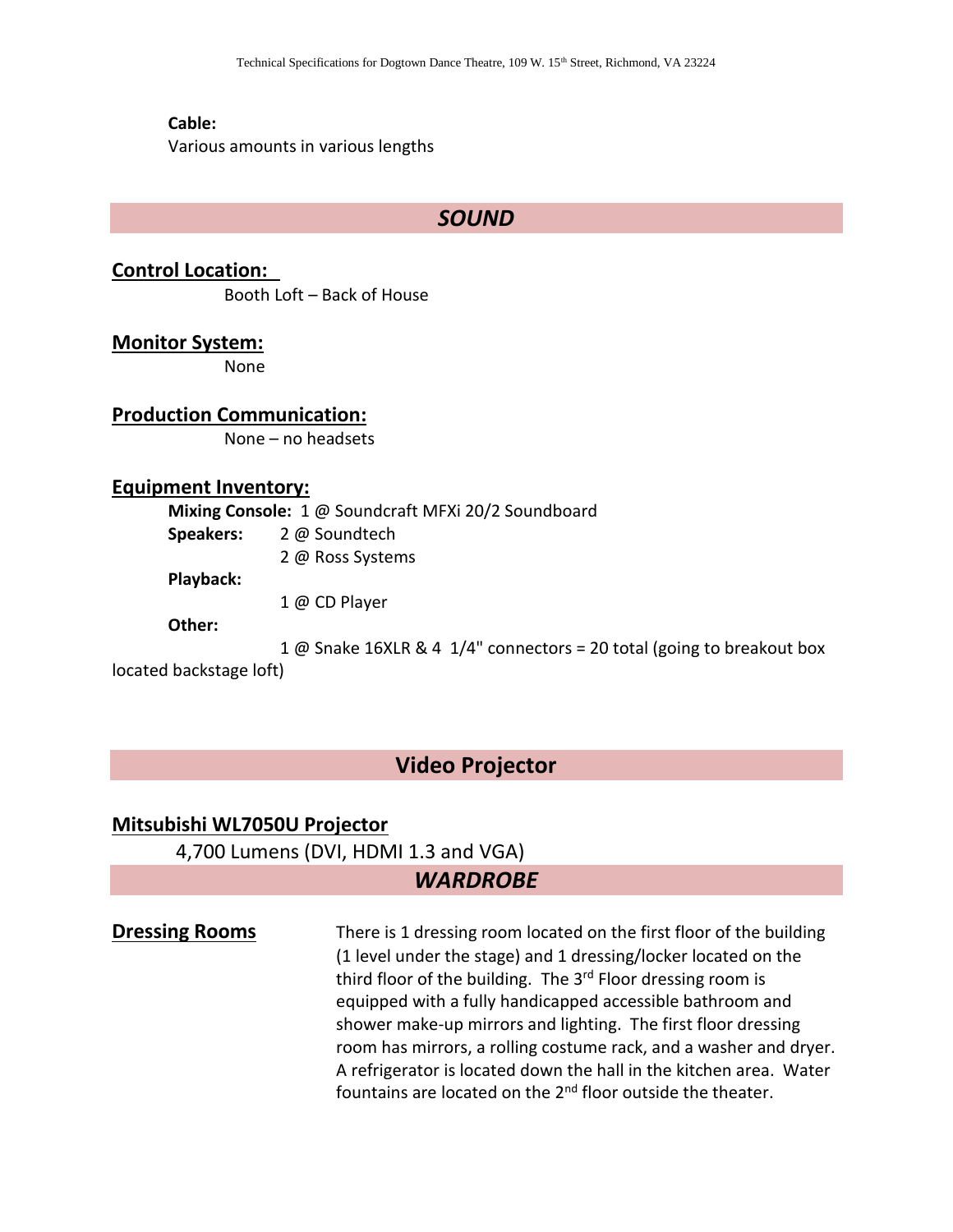# **GROUND PLAN**

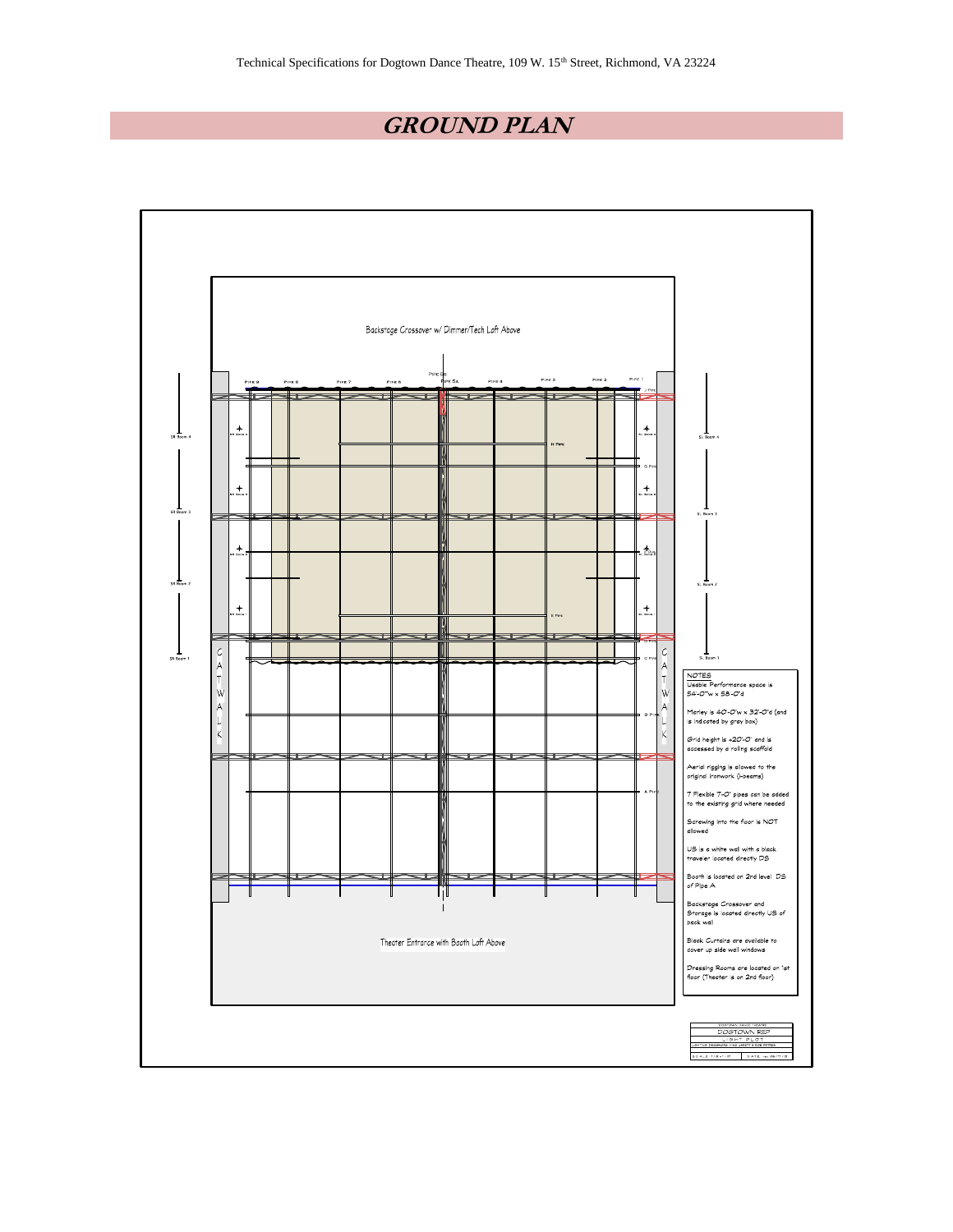# **REP LIGHT PLOT**